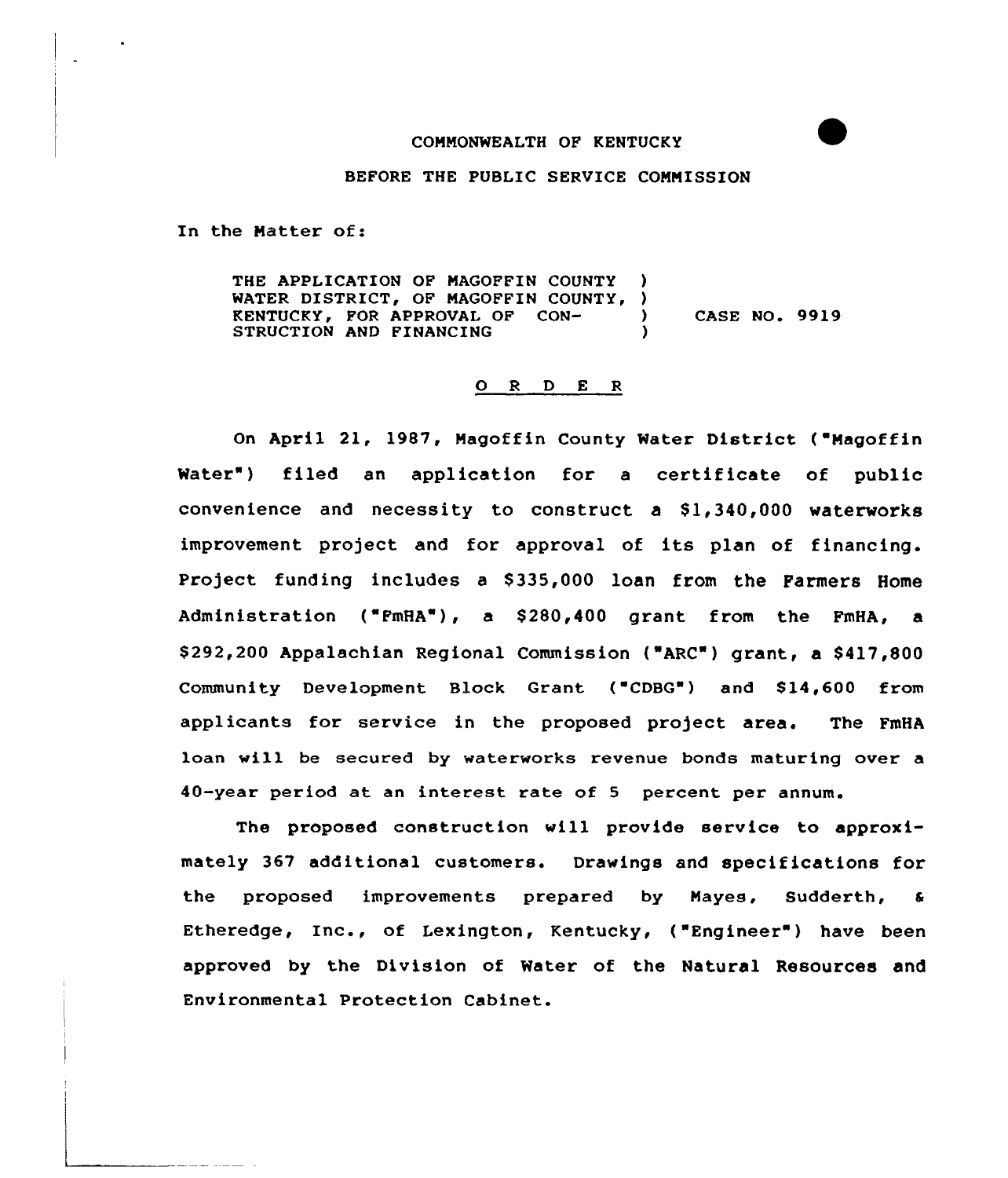# CONTINUITY OF ADEQUATE AND RELIABLE SERUICE

The evidence indicates that reliable and adequate service can be maintained throughout the expanded system after completion of the proposed construction. In several areas of the system, however, service pressure could exceed 150 psig, a violation of <sup>807</sup> KAR 5:066, Section 6(l).

The Commission reminds Hagoffin Water of its obligation to provide adequate and reliable service to all of its customers. Nagoffin Water should monitor the adequacy of the expanded water distribution system after construction. If the level of service is inadequate or declining, or the pressure to any customer is outside the requirements of <sup>807</sup> KAR 5:066, Section 6(l), Nagoffin Water should take immediate action to maintain a level of service which conforms with Commission regulations.

### FIRE HYDRANT INSTALLATION

Nagoffin Water proposes to install six conventional fire hydrants as part of this construction project. These fire hydrants are not intended to be used for fire protection, but would serve as end-of-line blow-off valves. The installation of these fire hydrants, however, does not comply with Standard <sup>24</sup> of the National Fire protection Association as adopted by 815 KAR 10c020 or the "Recommended Standards for Water Works" of the Great Lakes-Upper Mississippi River Board of Sanitary Engineers as adopted by 401 KAR 6:200. The Recommended Standards for Water Works expressly states that fire hydrants shall not be connected to water mains which are not designed to carry fire-flows.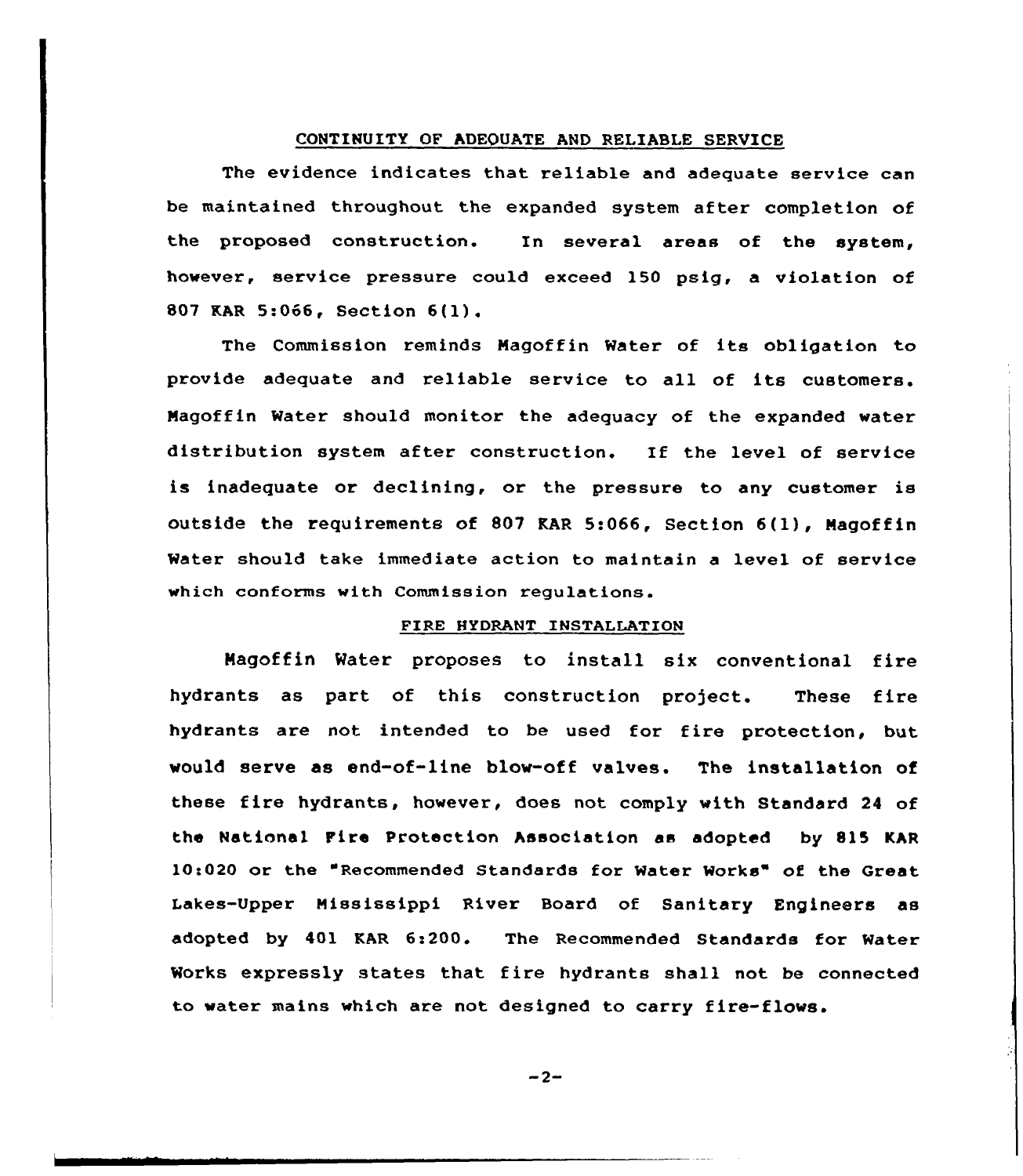The Commission in good conscience cannot approve an installation of conventional Eire hydrants which would be contrary to state regulations and accepted engineering standards. Other water system equipment can be used for the purposes which the fire hydrants were intended. Furthermore, the installation of conventional fire hydrants may mislead Hagoffin Mater's customers into believing that the water distribution system is capable of providing adequate and reliable volumes of water for fire protection purposes. Under these circumstances the proposed conventional fire hydrants should not be installed.

#### FINDINGS AND ORDERS

The Commission, after consideration of the evidence of record and being advised, is of the opinion and finds that:

1. Mith the appropriate monitoring of service system-wide, and the deletion of the proposed conventional fire hydrants, public convenience and necessity require the construction proposed in Magoffin Water's application. <sup>A</sup> certificate of public convenience and necessity should be granted.

2. The proposed construction consists of approximately 25 miles of 6-, 4-, and 3-inch diameter pipelines, two booster pumping stations, two lOD,OOO-gallon water storage tanks, 367 residential service connections, and related appurtenances. The low bids totaled \$1,066,615. After allowances are made for fees, contingencies and other indirect costs, the proposed construction will require Sl,340,000.

3. Nagoffin Mater should monitor the adequacy of the expanded water distribution system after construction. If the

 $-3-$ 

the company and the company of the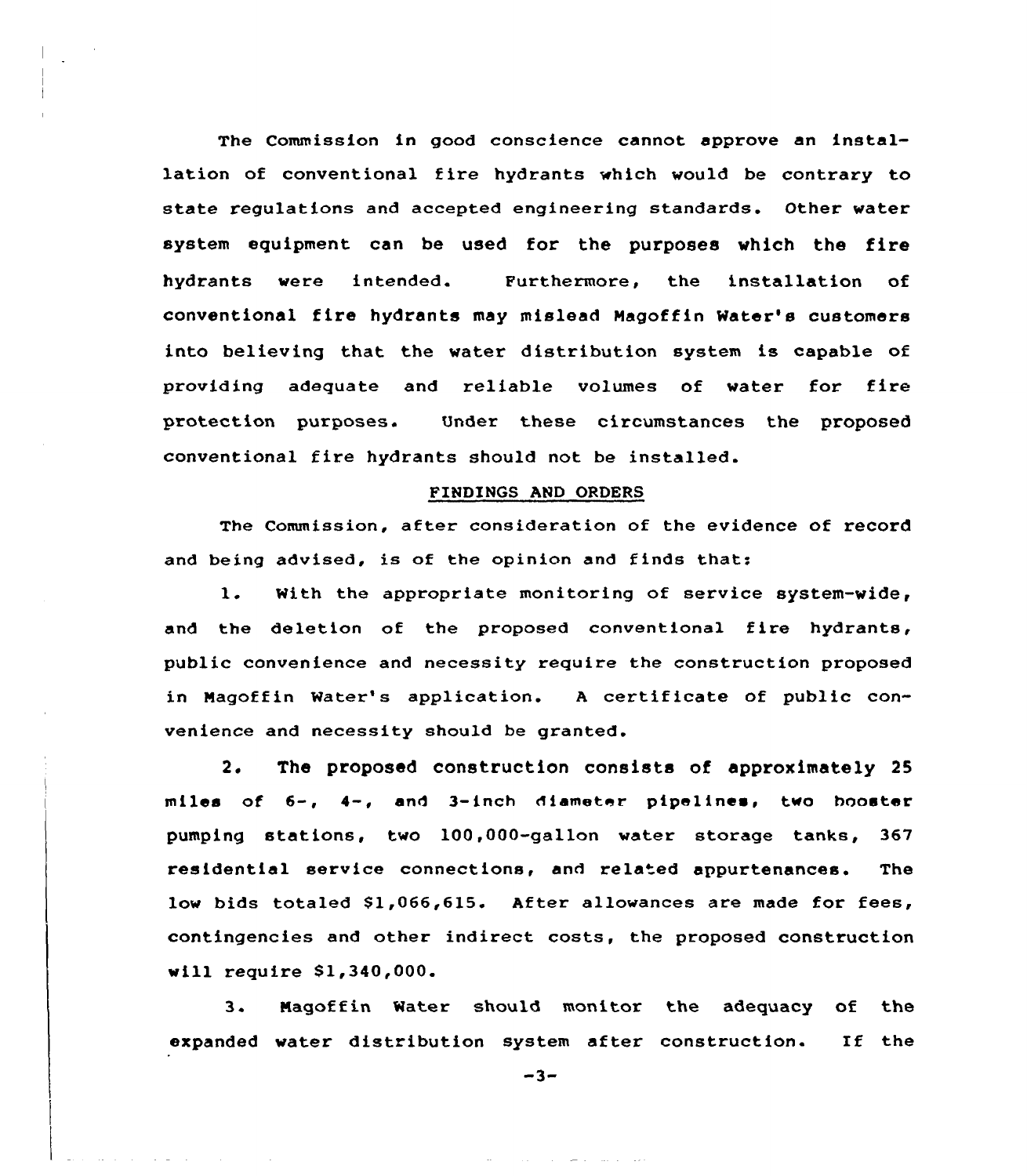level of service is inadequate or declining, or the pressure to any customer is outside the requirements of 807 KAR 5:066, Section 6(l), Nagoffin Water should take immediate action to maintain the level of service in conformance with the regulations of the Commission.

4. Magoffin Water should obtain approval from the Commission priox to performing any additional construction not expressly certificated by this Order.

5. Any deviations from the construction herein approved which could adversely affect service to any customer should be done only with the prior approval of the Commission. et pr

6. Hagoffin Water should furnish proof of the total cost, of this project including the cost of construction and all other  $\texttt{capitalized} \hspace{2mm} \texttt{costs} \hspace{2mm} (\texttt{engineering,} \hspace{2mm} \texttt{legal,} \hspace{2mm} \texttt{administrative,} \hspace{2mm} \texttt{etc.})$ within 60 days of the date that construction is substantially completed. Said construction costs should be classified into appropriate plant accounts in accoxdance with the Uniform System of Accounts fcr Water Utilities prescribed by the Commission.

7. Nagoffin Water's contract with its Engineer should require the provision of fu11-time resident inspection under the general supervision of a professional engineer with a Kentucky registration in civil or mechanical engineering, to ensure that the construction work is done in accordance with the contract drawings and specifications and in conformance with the best practices of the construction trades involved in the project.

8. Hagoffin Water should require the Engineer to furnish within 60 days of the date of substantial completion of this

 $-4-$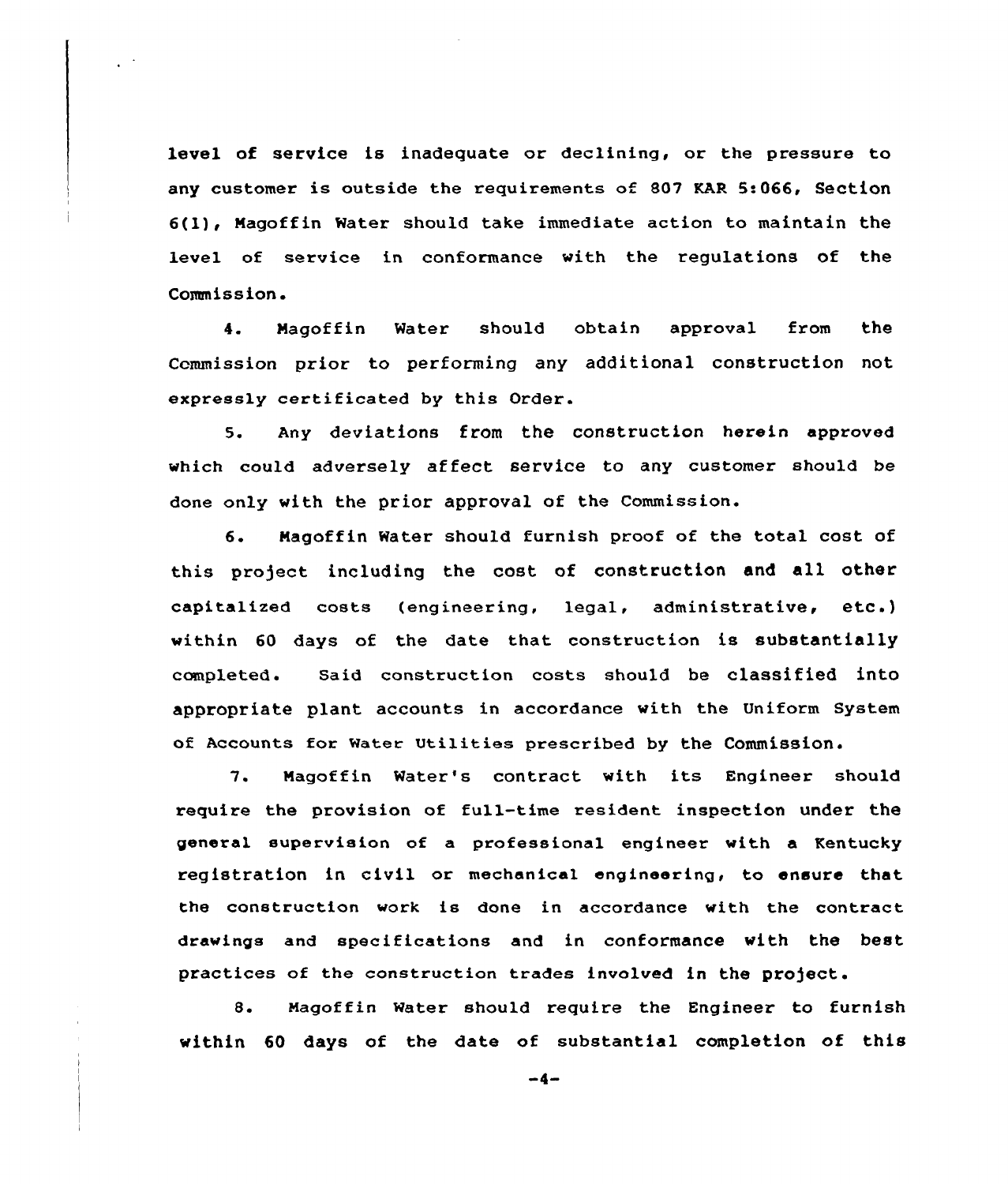construction <sup>a</sup> copy of the "as-built" drawings and a signed statement that the construction has been satisfactorily completed in accordance with the contract plans and specifications.

9. The financing plan proposed by Nagoffin Water is for lawful objects within its corporate purpose, is necessary and appropriate for and consistent with the proper performance of its service to the public and vill not impair its ability to perform these services. The financing plan is reasonably necessary and appropriate for such purposes and should, therefore, be approved.

10. If the FmHA grants Magoffin Water an option to accept lower interest rate on the date of closing, Magoffin Water should file the following with the Commission within <sup>30</sup> days of the date of closing:  $(1)$  the FmHA notification of the lower interest rate and all correspondence with the FmHA concerning this notification; (2) a statement of the interest rate accepted from FmHA; (3) any amended pages to its bond resolution and an amended amortization schedule based on the different interest rate, if <sup>a</sup> different rate is accepted; and (4} a detailed explanation for refusing the lower interest rate including an analysis of the higher costs associated with the loan over the loan's repayment period, if the option for the lower interest rate is not accepted by Nagoffin Water.

IT IS THEREFORE ORDERED that:

1. Magoffin Water be and it hereby is granted a certificate of public convenience and necessity to proceed with the proposed construction project as set forth in the drawings and specifications of record herein on the condition that service levels be

 $-5-$